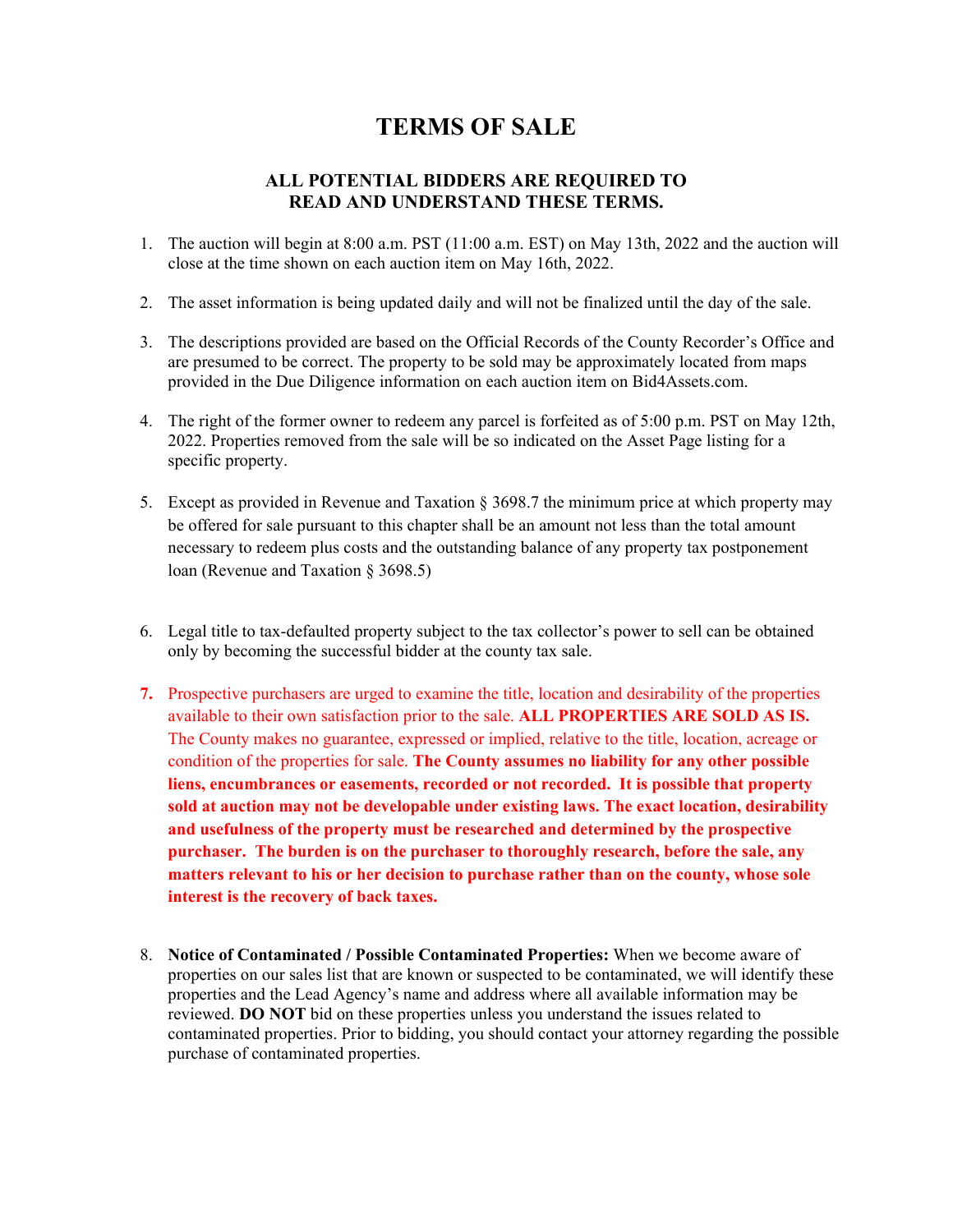**9. Revenue and Taxation Code § 3712 states: The deed conveys title to the purchaser free of all encumbrances of any kind existing before the tax sale except** 

**(a). Any lien for installments of taxes and special assessments, that installments will become payable upon the secured roll after the time of the sale.**

**(b). The lien for taxes or assessments or other rights of any taxing agency that does not consent to the sale under this chapter.**

**( c) Liens for special assessments levied upon the property conveyed that were, at the time of the sale under this chapter, not included in the amount necessary to redeem the tax-defaulted property, and where a taxing agency that collects its own taxes has consented to the sale under this chapter, not included in the amount required to redeem from sale to the taxing agency.**

**(d) Easements of any kind, including prescriptive, constituting servitudes upon or burdens to the property; water rights, the record title to which is held separately from the title to the property: and restrictions of record.**

**(e ) Unaccepted recorded, irrevocable offers of dedication of the property to the public or public entity for a public purpose, and recorded options of any taxing agency to purchase the property or any interest therein for a public purpose.**

**(f) Unpaid assessments under the Improvement Bond Act of 1915 (Division 10 (commencing with Section 8500) of the Streets and Highways Code) that are not satisfied as a result of the sale proceeds being applied pursuant to Chapter 1.3 (commencing with Section 4671) of Part 8, or that are being collected through a foreclosure action pursuant to Part 14 (commencing with Section 8830) of Division 10 of the Streets and Highways Code. A sale pursuant to this chapter shall not nullify, eliminate or reduce the amount of a foreclosure judgement pursuant to Part 14 (commencing with Section 8830) of Division 10 of the Streets and Highways Code. (g) Any federal Internal Revenue Service Liens that pursuant to provisions of federal law are not discharged by the sale, even though the tax collector has provided proper notice to the Internal Revenue Service before the date.**

**(h) Unpaid special taxes under the Mello-Ross Community Facilities Act of 1982 (Chapter 2.5 (commencing with Section 53311) of Part 1 of Division 2 of Title 5 of the Government Code) that are not satisfied as a result of the sale proceeds being applied pursuant to Chapter 1.3 (commencing with Section 4671) of Part 8, or that are being collected through a foreclosure action pursuant to Section 53356.1 of the Government Code. A sale pursuant to this chapter shall not nullify, eliminate or reduce the amount of a foreclosed judgement pursuant to Section 53356.1 of the Government Code.**

- **10. Prospective purchasers are advised that some bonds or other assessments which are levied by agencies or offices other than the Treasurer-Tax Collector may still be outstanding after the tax sale.**
- 11. Some properties in some counties may have 1911, 1913 and/or 1915 Improvement Act Bonds, or Mello Roos Bonds, which are noted on the Asset Page listing of the property.
- 12. When property is sold at public auction on which the IRS holds a tax lien, the United States has the right of redemption for 120 days from the date of such sale  $(26 \text{ USC} \text{ Sec. } 3712 \text{ (g)}$  and 7425(d)). The IRS will pay the actual amount paid for the property by the bidder, plus interest at 6% per annum from the date of sale, plus the expenses of sale that exceed any income received from the property.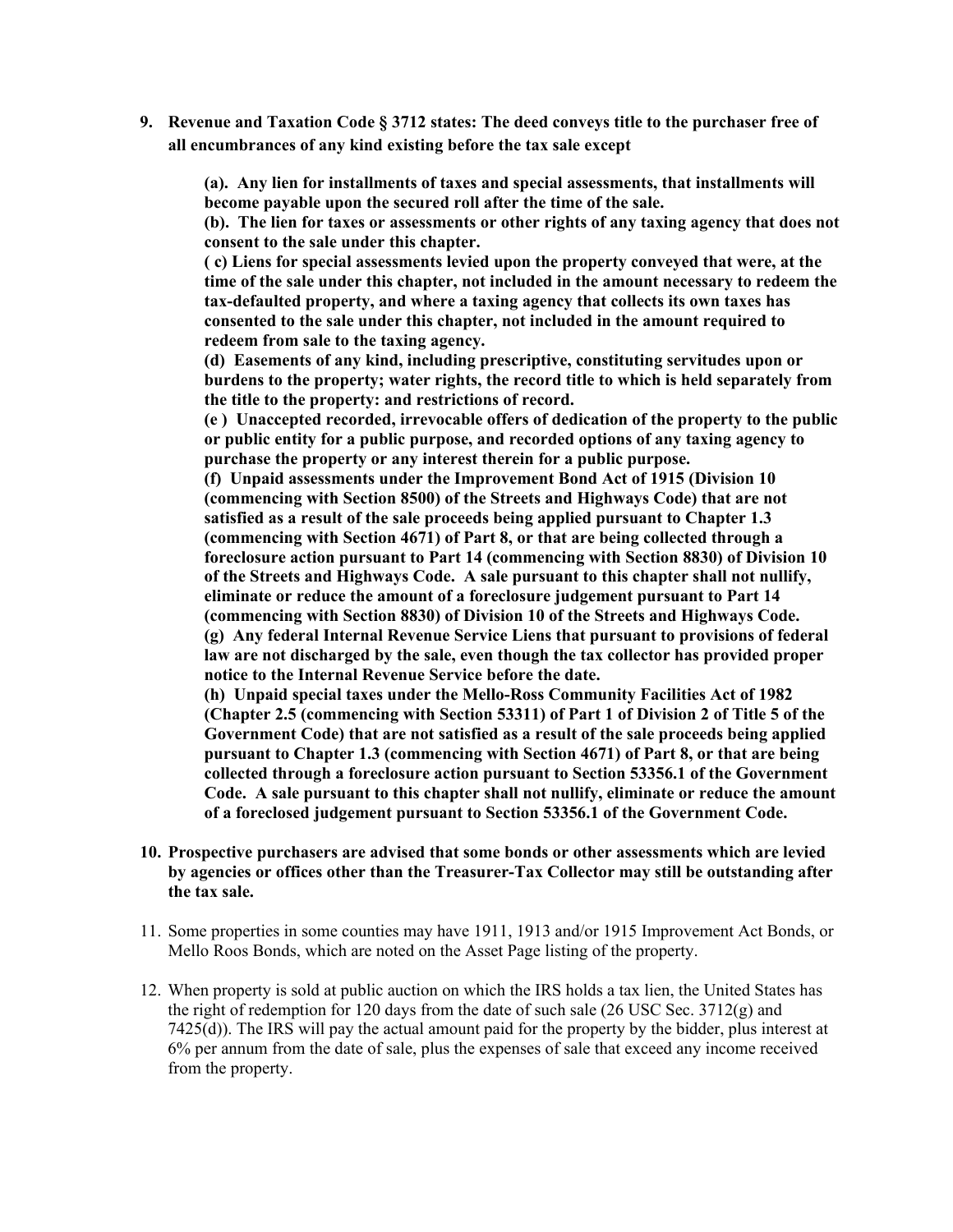- 13. If the successful purchaser desires a survey of the property, it will be at the purchaser's own initiative and expense. The County makes no warranty, either expressed or implied, relative to the usability, the ground location, or property lines of the properties. The prospective purchaser must determine the exact location, desirability, and usefulness of the properties.
- 14. The sale of these properties should not, in any way, be equated to real estate sales by licensed salesmen, brokers and realtors. The County Tax Collector cannot guarantee the condition of the property nor assume any responsibility for conformance to codes, permits or zoning ordinances. **You should inspect the property before investing. The burden is on the purchaser to thoroughly research, before the sale, any matters relevant to his or her decision to purchase, rather than on the county, whose sole interest is the recovery of back taxes.**
- **15. Your bid is an irrevocable offer to purchase the asset.**
- 16. **Successful bidders will be asked to complete Deed Information form showing how they want the title to the property to be held (vesting) prior to accessing the bid deposit information. Successful bidders will have the opportunity to make any changes to the Deed Information within 48 hours following the close of the auction.** The County Recorder will mail the original deed to the purchaser after recording, usually within four to six weeks. This deed conveys all right, title, and interest to the property in accordance with the provisions of Revenue and Taxation Code section 3712.
- **17. A California documentary transfer tax will be added to, and collected with, the full purchase price. This tax is calculated at the rate of \$.55 for each \$500.00 or fractional part thereof, if the purchase price exceeds \$100.00.**
- 18. The notification of winning bid will include the total purchase price, including documentary transfer tax, with instructions concerning the various payment methods.
- 19. **Unless otherwise noted**, payment in full by wire transfer, electronic funds transfer or cashier's check will be required by 4:00 p.m. PST, May 19th, 2022, three (3) business days after sale closes. A \$35 processing fee may be required in addition to the winning bid. *No personal checks or credit card payments will be accepted.* Payments in excess of the total purchase price will be refunded by mail within 30 days. **If payment policy is not adhered to, the successful bidder may be banned from future sales.**
- 20. **There is a 10% Buyer's Premium (a \$100 minimum) associated with the sale of this parcel. (The Buyer's Premium covers the costs associated with the auction). This amount will be added to the winning bid and will be included in the total purchase price paid by the Buyer to the Seller.**
- **21 Personal Property, such as mobile homes and equipment not "permanently affixed" to the land, is not included in our sale. It is up to the prospective purchaser to investigate these in advance of bidding.**
- 22 A single bid deposit (plus a \$35 non-refundable processing fee) may be required to bid on any and all properties offered for sale by an individual county. If a bid deposit is required, the amount of the deposit will be identified on each county's store front or on the individual asset description. **Bid Deposits must be in the form of a wire transfer or cashier's check and must be in the**